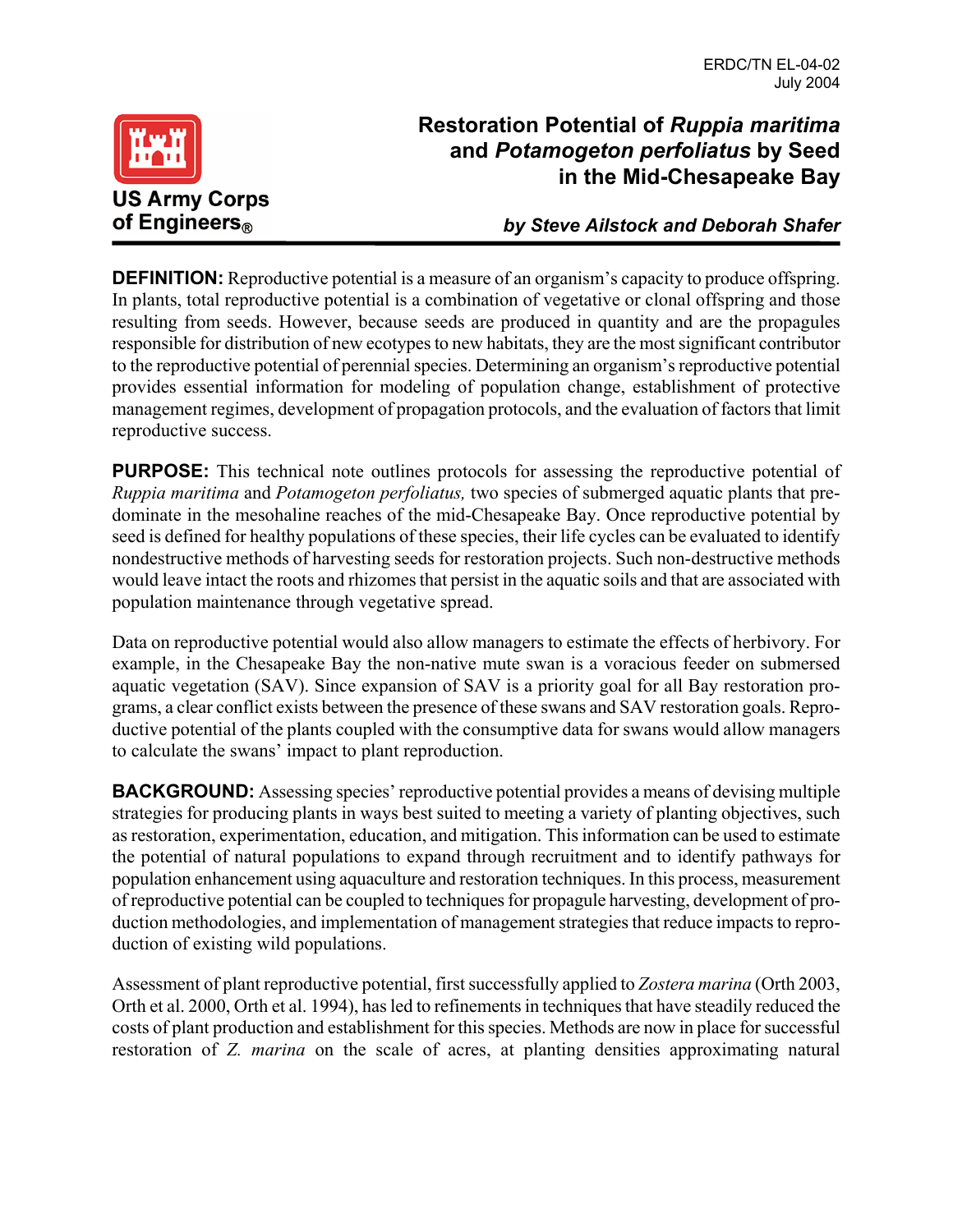ERDC/TN EL-04-02 July 2004

 $\overline{a}$ 

populations.<sup>1</sup> Such protocols are needed for many species common to the different habitats of the Chesapeake Bay estuary.

In the three decades since populations of submersed aquatic vegetation were first surveyed in the main stem of the Chesapeake Bay and its tidal tributaries, total acreage has increased from approximately 12,180 acres in 1971 to 85,252 acres in 2001 (Chesapeake Bay Program 2002). This increase is generally attributed to four species of underwater grasses, each capable of producing abundant seed. *Zostera marina* (eelgrass) and *R. maritima* (widgeon grass) dominate in the southern polyhaline portions of the Chesapeake, *R. maritima* and *P. perfoliatus* (redhead grass) in the mesohaline habitats characteristic of the mid-bay and tidal tributaries, and *P. perfoliatus* and *Vallisneria americana* (wild celery) in the oligohaline habitats of the northern Bay and freshwater tributaries. The role of seeds in the restoration and expansion of natural populations of *Z.marina* has been well-documented (Orth 2003; Harwell and Orth 1999, 2002a, 2002b; Orth et al. 1994, 2000; Fishman and Orth 1996; Moore et al. 1993). This work serves as a template for establishing reproductive potential and propagation strategies for other species of submersed aquatic grasses like *R. maritima* and *P. perfoliatus*.

## **ASSESSMENT OF REPRODUCTIVE POTENTIAL**

*Ruppia maritima. R. maritima* is a cosmopolitan submersed aquatic angiosperm common worldwide in brackish and saline waters. It persists through the formation of multibranched rhizomes located in the sediment and colonizes new niches through the formation of abundant seed. Inflorescences consist of two flowers, each having four carpels, which in turn contain a single ovule. Thus, a maximum of eight fruits, each containing a single seed, can be produced by each inflorescence in this species (Godfrey and Wooten 1979, Fernald 1970). During initial development, each immature inflorescence is enclosed within a leaf sheath, which is elevated in the water column at or near the surface by elongation of the main stems (Figure 1a). During anthesis, the individual mature flowers emerge from this sheath by elongation of the peduncle and pedicels until the eight individual fruits are fully formed (Figures 1b-1d).

Near the end of anthesis when many seeds are fully formed, the photosynthetic stems of *R. maritima* often weaken and break. These stems have near neutral density and float with their array of developing flowers and seeds to new locations according to prevailing wind and water currents. Under some conditions, the seed-laden stems accumulate along shorelines in dense piles of vegetation called wrack (Figure 2).

In July and August 2003, four collections of freshly accumulated *R. maritima* vegetative wrack were made from a healthy population in Slaughter Creek, a tributary of the Little Choptank River near Hooper Island, Maryland. Three 1/4-lb (fresh weight) samples from each collection were evaluated for the presence of floral structures, floral development, and presence of mature and immature seeds. Potential seed yields from these samples were calculated by multiplying the number of immature and mature inflorescences by eight, the number of seeds typically produced by an inflorescence, and then

<sup>&</sup>lt;sup>1</sup> Personal communication, R. J. Orth, Professor of Marine Science, Virginia Institute of Marine Science, Gloucester Point, VA; and Dave Goshorn, Maryland Department of Natural Resources, Annapolis, MD.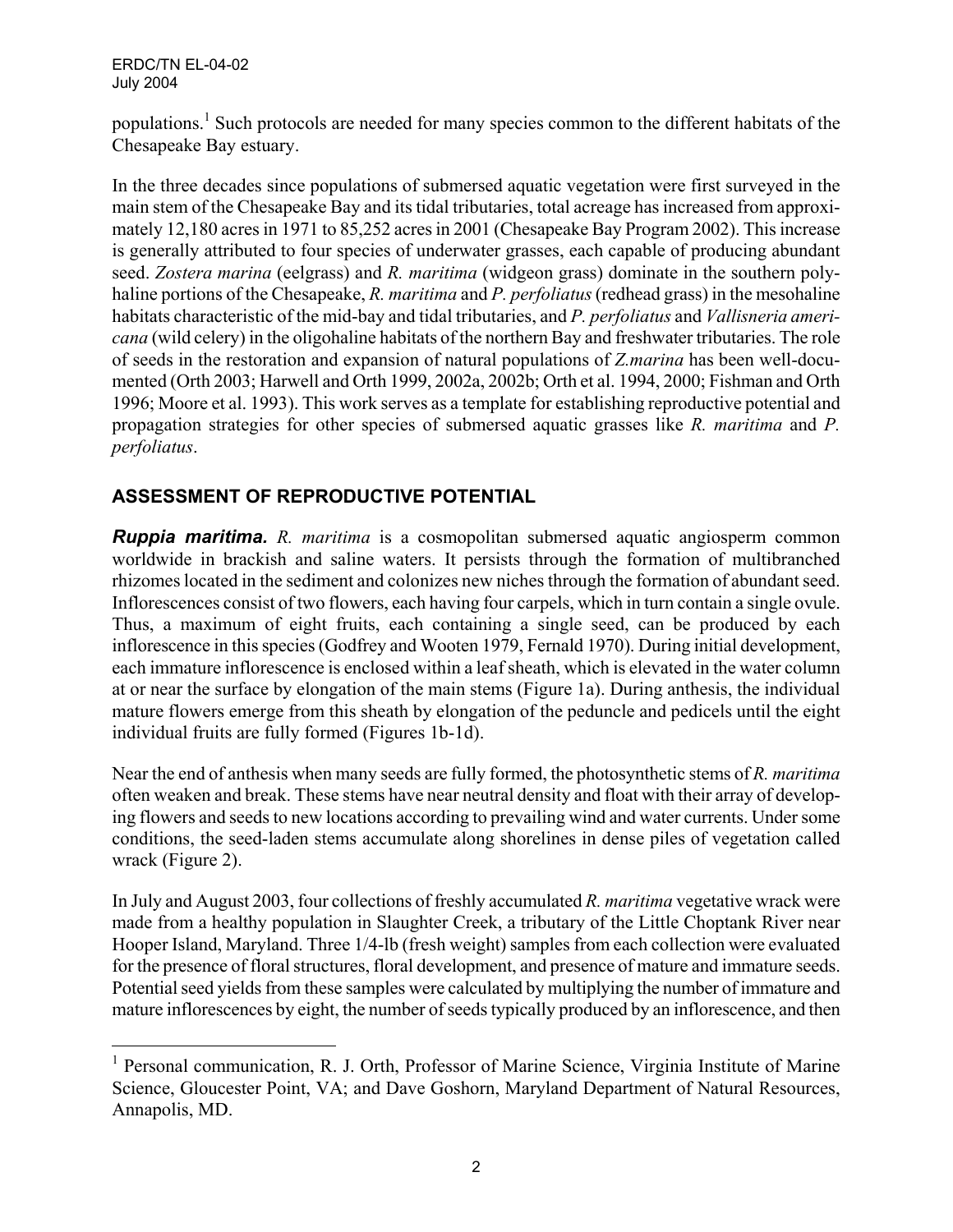

a. The immature inflorescence of *R. maritima* is enclosed within a leaf sheath



b. As the flowers mature, the inflorescence is pushed out of the leaf sheath by elongation of the peduncle





immature fruits

c. After fertilization, growth of the pedicels exposes d. Mature fruits of *R. maritime* darken and eventually detach at the base of the pedicel

Figure 1. Anthesis of *R. maritima*

adding this number to the actual counts of immature and mature seeds in the 1/4-lb samples (Table 1). Counts from four samples of 25 stems taken in July and August 2003 yielded an average

of 2.6 inflorescences per stem or 20.8 potential seeds per stem. Stem data were also used to confirm taxonomic descriptions of floral structures and to determine the actual number of inflorescences produced by stems. These data were normalized on a per-pound basis (fresh weight) to facilitate calculations of potential seed yield per collection. Mature seed yields were also normalized to units of seeds per pound to better compare yields from different collection dates and between species. These results are summarized in Table 1.



Figure 2. *R. maritima* wrack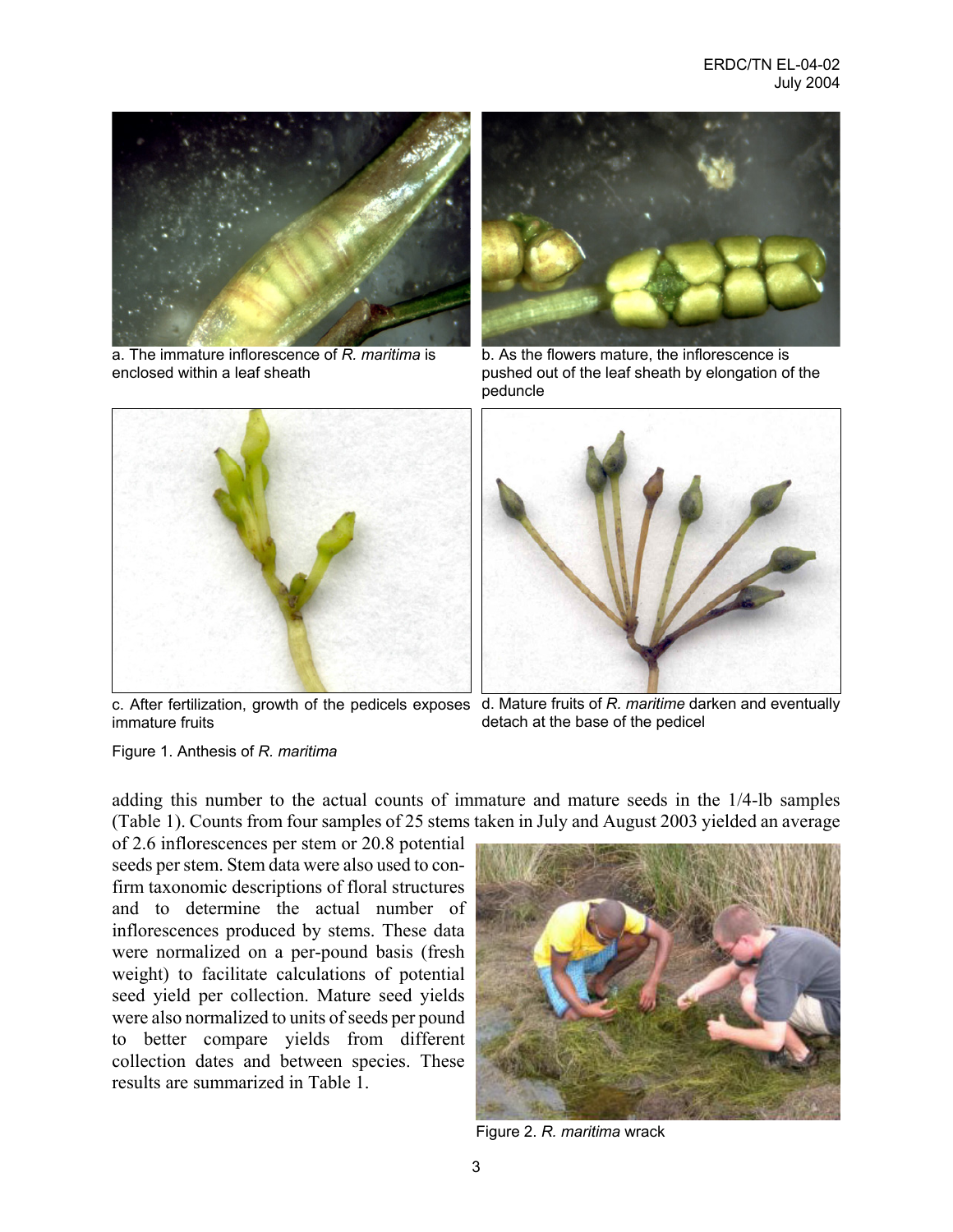| Table 1<br>Actual and Potential Seed Yields for Collections of R. maritima Vegetative Wrack |                                                      |                                                    |                                             |                                          |                                          |  |  |  |
|---------------------------------------------------------------------------------------------|------------------------------------------------------|----------------------------------------------------|---------------------------------------------|------------------------------------------|------------------------------------------|--|--|--|
| <b>Collection Date</b>                                                                      | <b>Pounds of</b><br><b>Collected</b><br><b>Wrack</b> | <b>Potential</b><br><b>Seed Yield</b><br>per Pound | <b>Total Potential</b><br><b>Seed Yield</b> | Mature <sup>1</sup><br>Seed per<br>Pound | <b>Total Mature</b><br><b>Seed Yield</b> |  |  |  |
| 07/28/03                                                                                    | 475                                                  | 2,648                                              | 1,257,800                                   | 347                                      | 164,825                                  |  |  |  |
| 08/01/03                                                                                    | 450                                                  | 2,277                                              | 1,024,650                                   | 431                                      | 193,950                                  |  |  |  |
| 08/05/03                                                                                    | 781                                                  | 1,194                                              | 932,514                                     | 217                                      | 169,477                                  |  |  |  |
| 08/20/03                                                                                    | 250                                                  | 83                                                 | 20,750                                      | 60                                       | 15,000                                   |  |  |  |
| $\parallel$ <sup>1</sup> Mature seed data are the result of actual counts of mature seed.   |                                                      |                                                    |                                             |                                          |                                          |  |  |  |

*Potamogeton perfoliatus. P. perfoliatus* is a broad-leaved submersed aquatic angiosperm found in calcareous ponds and brackish water habitats (Figure 3a). As a perennial, *P. perfoliatus* typically survives in winter by persistence of sparsely branched pale rhizomes embedded in the sediments. Inflorescences are variable, consisting of 5-12 flowers, (average 9), each consisting of 4 carpels which in turn contain a single ovule. Thus, seed formation ranges from 20-48 seeds per inflorescence. During early development, the terminal immature inflorescences are elevated to and slightly above the water surface by elongation of the peduncle (Figure 3b). During anthesis the individual flowers open in preparation for pollination and the subsequent developing seeds remain at or above the water surface during maturation and release (Figures 3c and 3d). This pattern of development places inflorescences near the surface where they can be harvested without damage to the underground structures by collecting only the top one third to one half of the vegetative stems.

In July and August 2003, four collections of *P. perfoliatus* were taken in approximately 3 ft of water at MLW (mean low water) in Marshy Creek, a tributary of Fishing Bay near Kent Island, Maryland (Figures 4a and 4b). These collections were made by hand harvesting the upper one third to one half of the standing biomass, which was sufficient to harvest a majority (more than 90 percent) of the floral structures and seeds that were of a size that was readily visible. Counts of four samples of 25 stems each averaged 2.4 inflorescences per stem, producing a maximum seed yield that ranged from 48-115 seeds per stem as determined by the number of flowers making up the inflorescence. Three 1/4-lb samples from each collection were evaluated for the presence of floral structures, ranging from immature inflorescences to mature inflorescences bearing mature seed. Potential seed yields were calculated by multiplying the number of inflorescences by the average number of flowers/inflorescence (i.e., 36), times the usual number of seeds produced per flower (i.e., 4)) (Table 2). Mature seed yields were similarly determined using only the number of mature inflorescences having mature seed. All data were normalized on a per-pound (fresh weight) basis to facilitate comparison between sampling dates and species. These data are summarized in Table 2.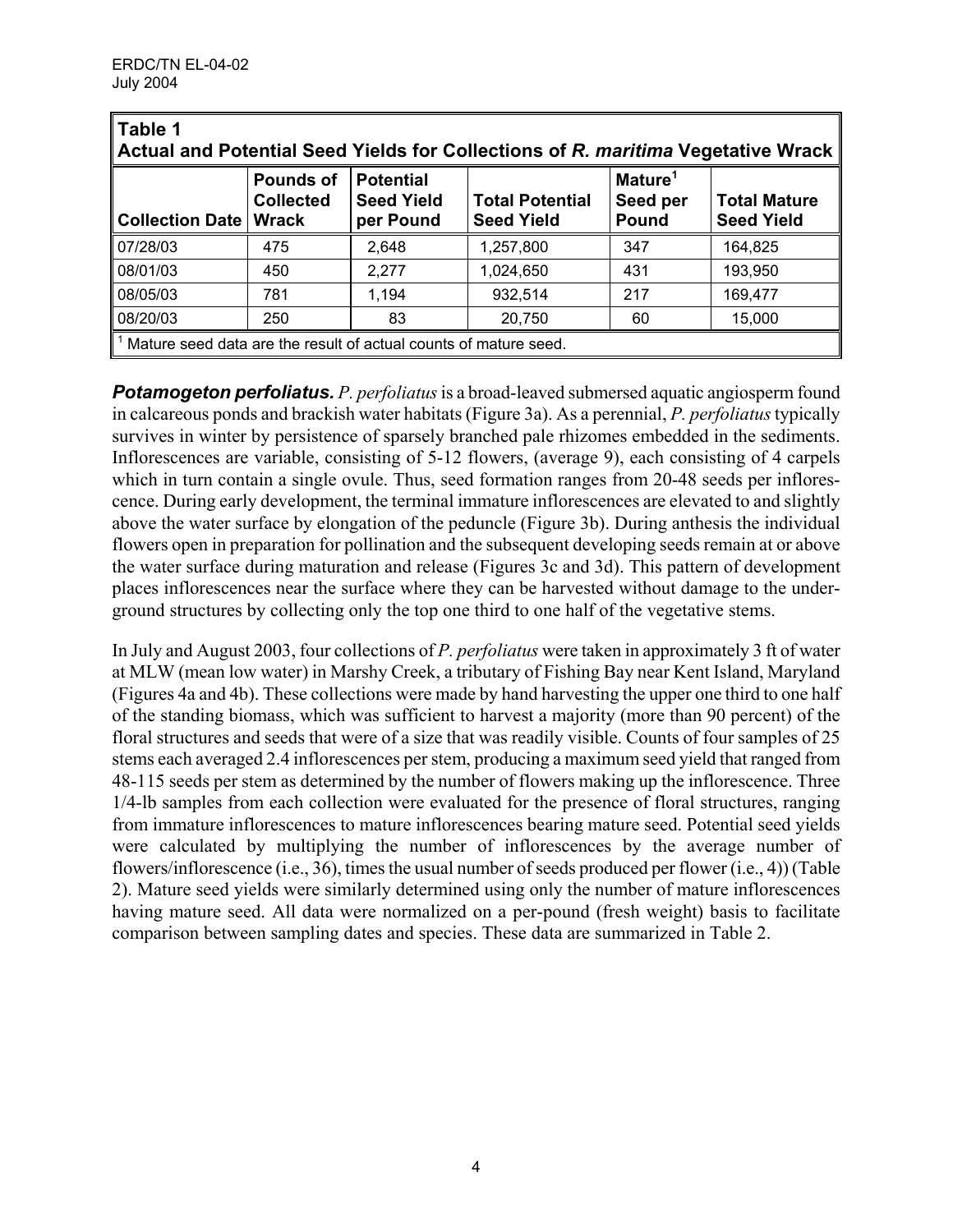

a. Photosynthetic stems of *P. perfoliatus* often produce multiple inflorescences that become elevated at or slightly above the surface of the water as they mature



c. At maturity when the inflorescence reaches the water surface, the flower petals retract exposing the male and female reproductive structures

Figure 3. Development of *P. perfoliatus*



b. Mature inflorescences are composed of 5-12 individual flowers



d. Clusters of four fruit pods at the end of the pedicle supporting each individual flower are evident prior to seed dispersal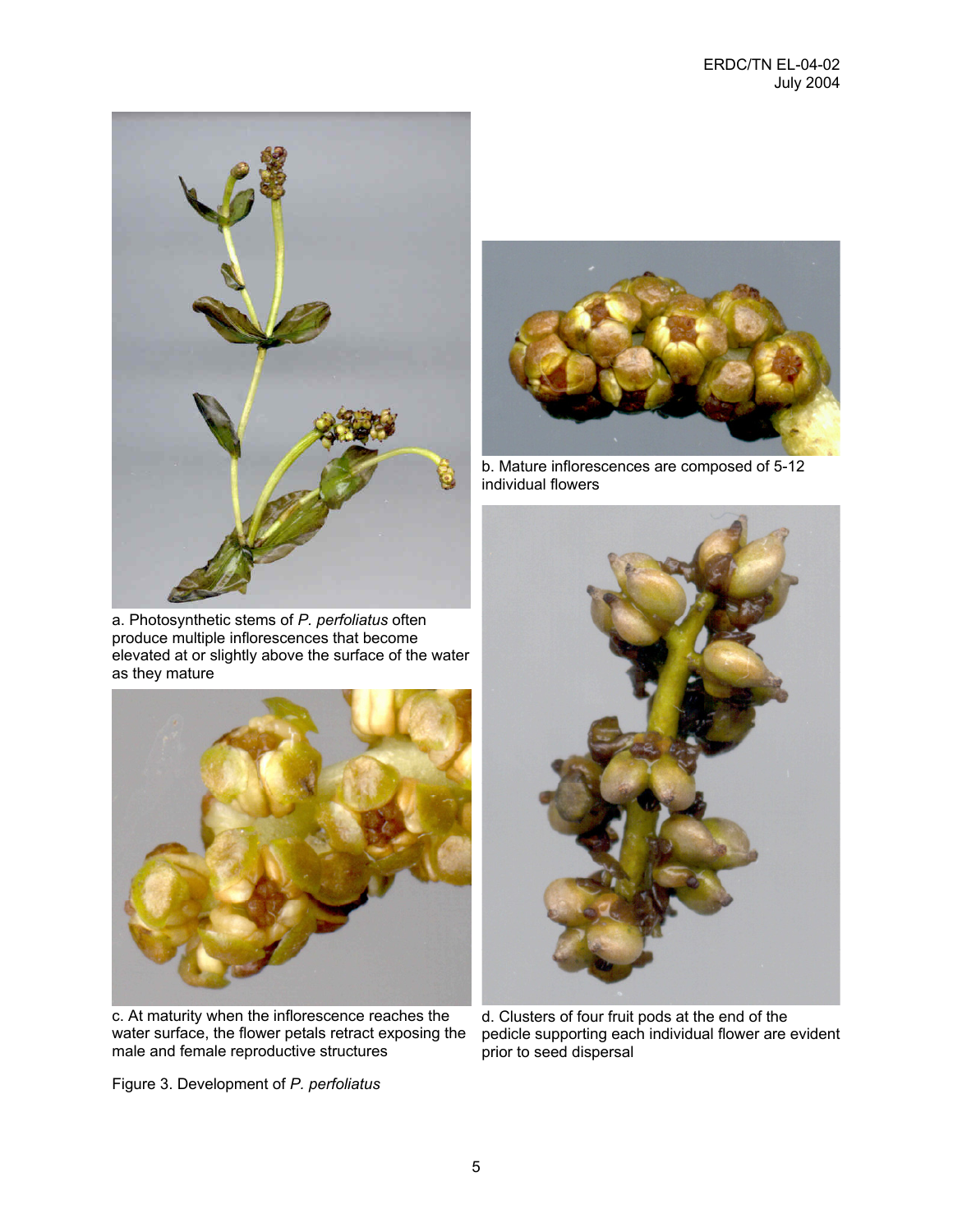## ERDC/TN EL-04-02 July 2004



a. *P. perfoliatus* flowers are restricted to the terminal portions of photosynthetic stems and can be harvested without damage to underground plant parts



b. After collection, seed bearing *P. perfoliatus* wrack is dewatered in preparation for transport and storage

|  | Figure 4. Harvesting P. perfoliatus |  |  |
|--|-------------------------------------|--|--|
|--|-------------------------------------|--|--|

| Table 2<br>Actual and Potential Seed Yields for Collections of P. perfoliatus Vegetative<br><b>Wrack</b>   |                                               |                                                    |                                             |                                                 |                                          |  |  |  |
|------------------------------------------------------------------------------------------------------------|-----------------------------------------------|----------------------------------------------------|---------------------------------------------|-------------------------------------------------|------------------------------------------|--|--|--|
| <b>Collection</b><br><b>Date</b>                                                                           | <b>Pounds of</b><br><b>Collected</b><br>Wrack | <b>Potential</b><br><b>Seed Yield</b><br>per Pound | <b>Total Potential</b><br><b>Seed Yield</b> | Mature <sup>1</sup><br>Seed per<br><b>Pound</b> | <b>Total Mature</b><br><b>Seed Yield</b> |  |  |  |
| 07/29/03                                                                                                   | 275                                           | 17,374                                             | 4,777,850                                   | 7.439                                           | 2.045.725                                |  |  |  |
| 08/07/03                                                                                                   | 286                                           | 22,270                                             | 6,369,220                                   | 10,415                                          | 2,978,690                                |  |  |  |
| 08/14/03                                                                                                   | 273                                           | 15.024                                             | 4,101,552                                   | 11,088                                          | 3,027,024                                |  |  |  |
| 08/27/03                                                                                                   | 210                                           | 11,134                                             | 2,338,140                                   | 3,839                                           | 806,190                                  |  |  |  |
| Mature seed yield was calculated by multiplying the number of inflorescences having mature seeds by<br>36. |                                               |                                                    |                                             |                                                 |                                          |  |  |  |

**Sources of Error.** It is important to note that reproductive potential and seed yields are best determined over a number of years so that the influence of seasonal differences in growth can be minimized. Seasonal fluctuations in water quality, clarity, temperature, plant density, and factors such as localized herbivory can all influence reproductive success on an annual basis. Also, extrapolating seed yields from floral anatomy often assumes success rates for flower formation, floral abortion, pollination efficiency, fertilization, and maturation success of seeds that may not be found in nature. However, using actual counts of floral structures reduces this variability and the yields can be used to provide good estimates of reproductive potential for applications like the development of restoration strategies for a given species of underwater grasses or the evaluation of herbivores. With respect to restoration efforts, seeds of both *R. maritima* and *P. perfoliatus* are produced and can be harvested in large quantities using methods that are nondestructive to the parental stock. This same information can be used to estimate the impacts of herbivores (e.g. mute swans).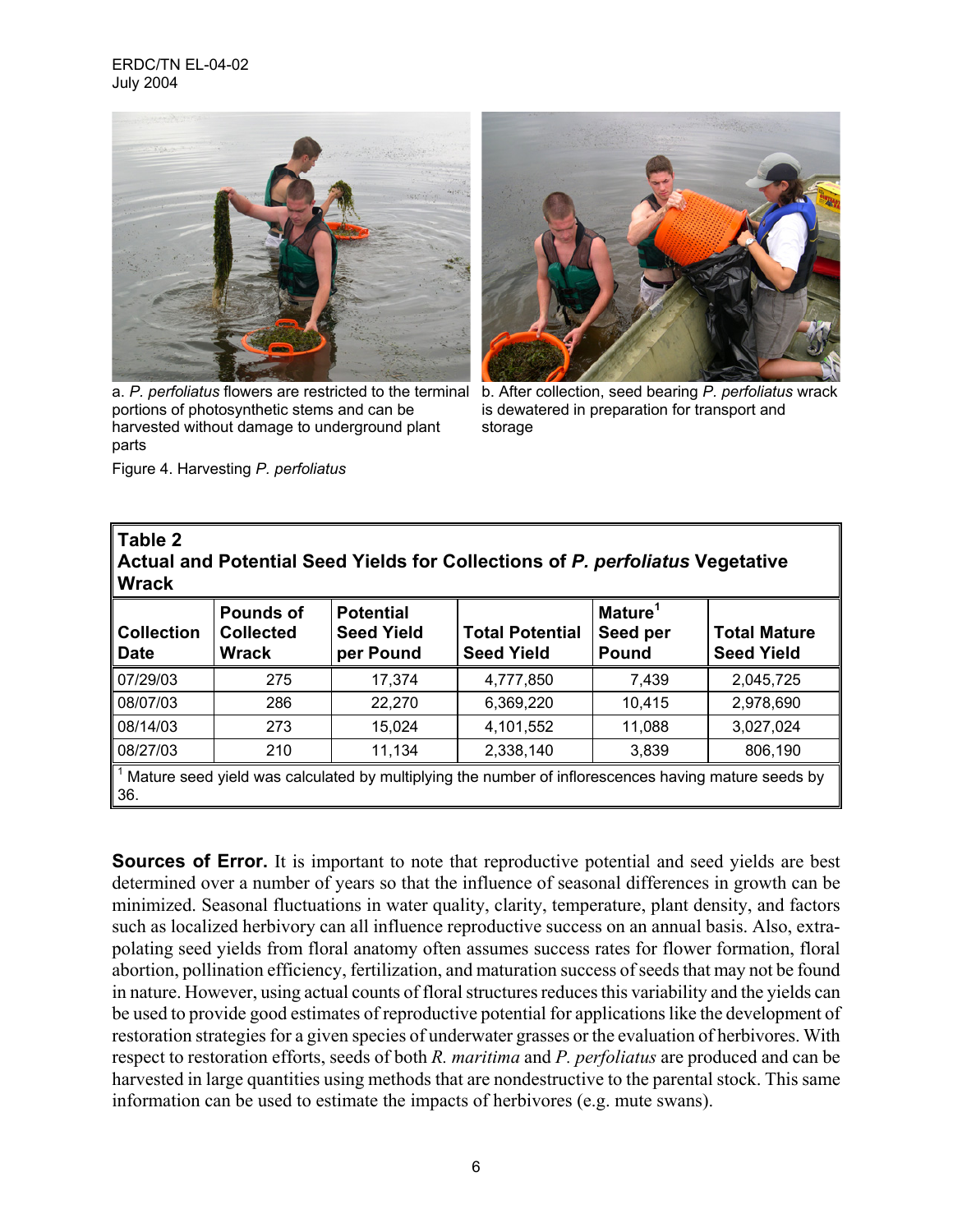**POTENTIAL FOR FURTHER USE:** Many restoration efforts involving submerged aquatic vegetation (SAV) use whole plants collected from the wild, rather than seeds or commercially propagated plants. Major drawbacks of this approach include availability of suitable donor sites, concerns regarding impacts and recovery rates of donor sites following plant harvest, and limited genetic diversity of planting stock. Seeds are the preferred propagules for restoration programs requiring large numbers of inexpensive, genetically diverse stock. Their small size, uniform shape, and durability all contribute to a planting unit that is relatively easy to store, transport, and plant under field conditions common to submersed aquatic grasses.

Information on seed production of *R. maritima* and *P. perfoliatus* is applicable to collecting seeds, modeling propagule yields from existing populations, developing more cost-effective restoration techniques, and assessing the impacts of herbivores and can be applied to any other aquatic environments where these species are found. The process of customizing seed harvest techniques that are not destructive to the parental stock has application to all other species of perennial submersed aquatic angiosperms. The next step in the process of using seeds for restoration and expanding natural populations is to devise and test ways of isolating seeds from the harvested vegetative debris, storing the seeds and then planting the seeds in locations thought to be suitable for their subsequent growth and establishment.

**IMPORTANT CONSIDERATIONS FOR PLANNING:** Collecting seeds from wild populations of plants whose abundance is in question has become a feature of regulatory programs in many jurisdictions. Protection varies by regulatory status of the plant and the particular interests of federal and state government. In Maryland, notification and approval for collecting seeds from wild populations of underwater grasses is required by the Maryland Department of Natural Resources.<sup>1</sup> Efficient seed harvest for both *R. maritima* and *P. perfoliatus* requires healthy populations growing in protected areas, at high densities, where the plants are relatively free from major predation and environmental perturbations. Moreover, *R. maritima* donor beds must be specifically located in areas where prevailing winds and water currents move the detached seed bearing stems quickly on shore so that seeds are not lost in the water. These locations are particularly desirable because they maximize seed yields for the collector and the seeds collected are those that are unlikely to find suitable habitat for germination and growth. Seeds from *R. maritima* wrack are essentially lost from the natural pool of propagules and thus their use for restoration is particularly desirable. The cost of collecting seeds, while dependent on plant abundance and location, can be quite low and yields quite high. Additional information on planting protocols and methods of isolating, storing, and planting seeds must be gathered to optimize the biological return from these collections.

**COSTS:** Seed collections from natural populations are simple, low-technology endeavors whose yield and cost are dependent on the location, quantity, and reproductive success of the parental stock. The required materials can be as simple as boats, bags, and porous laundry baskets used for draining excess water. The collected material can be immediately moved to new locations and planted either by hand dispersal of the seeds or deployment in passive distribution devices similar to the buoys devised for *Zostera* seed distribution (Pickerell et al. 2003). However, if seeds are not immediately returned to the environment after collection, measures for storage are needed. Although

1

<sup>&</sup>lt;sup>1</sup> Personal communication, Dave Goshorn, Maryland Department of Natural Resources, Annapolis, MD.